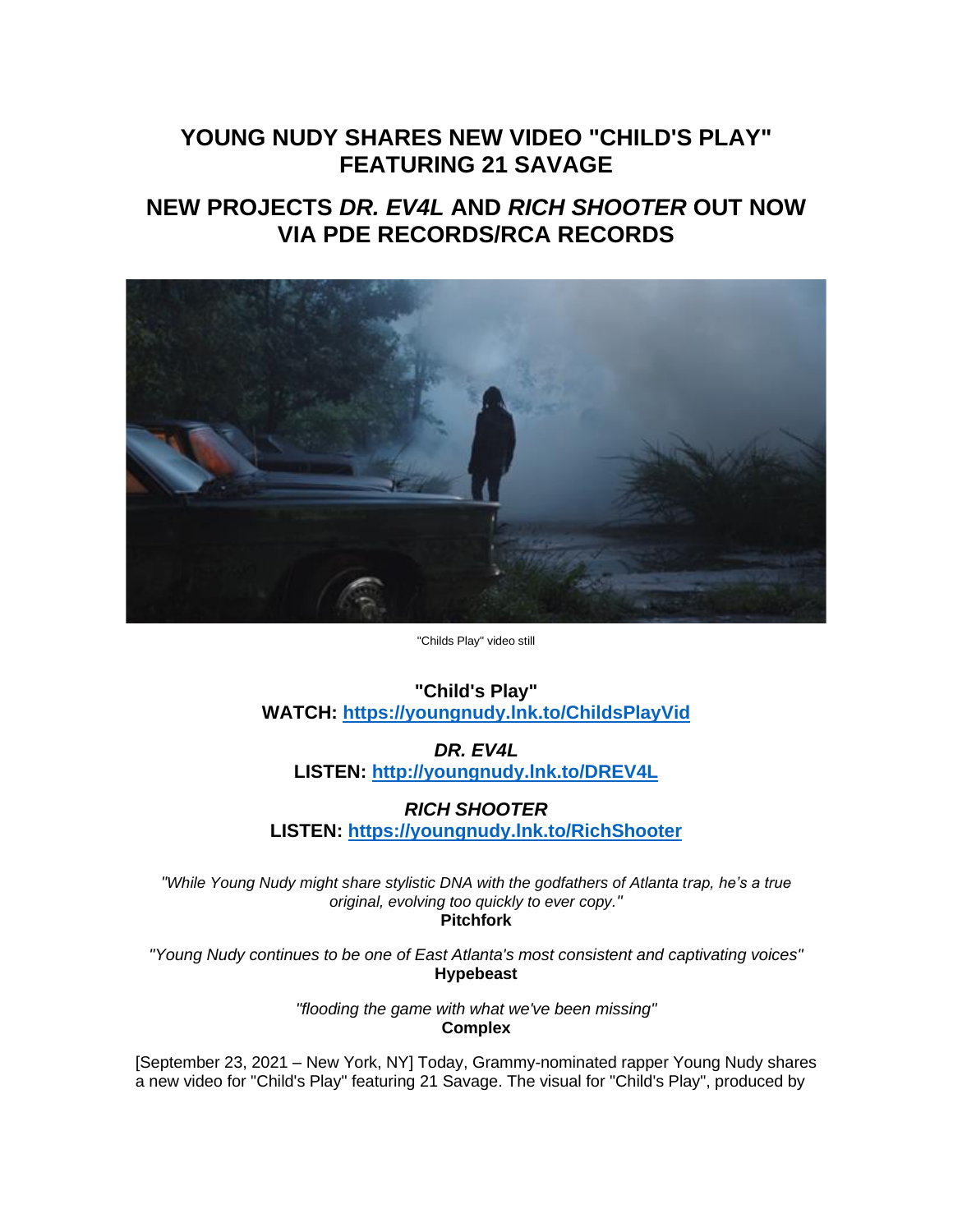JMP, is a homage to horror films, seeing Nudy and 21 Savage set in a foggy junkyard complete with a babydoll shredder and *Halloween* masks under the full moonlight. This video arrives on the heels of a massive year for Nudy, who has released two full-length LPs, *DR. EV4L* and *RICH SHOOTER,* both out now via PDE Records/RCA Records.

This video also comes after the singles ["Green Bean,](https://eur01.safelinks.protection.outlook.com/?url=https%3A%2F%2Fyoutu.be%2F7HLQ15aP2JU&data=04%7C01%7Cnicole.garcia.sme%40sonymusic.com%7C606a8c2d99df4f25b30a08d97eae6083%7Cf0aff3b791a54aaeaf71c63e1dda2049%7C0%7C0%7C637680109766064778%7CUnknown%7CTWFpbGZsb3d8eyJWIjoiMC4wLjAwMDAiLCJQIjoiV2luMzIiLCJBTiI6Ik1haWwiLCJXVCI6Mn0%3D%7C1000&sdata=uVL54pD1CWoLfHyh8TSS1%2BtI2QSjT13DLE%2FYeJqsTSc%3D&reserved=0)" ["2Face"](https://eur01.safelinks.protection.outlook.com/?url=https%3A%2F%2Fyoutu.be%2FTlpdIsYEcAg&data=04%7C01%7Cnicole.garcia.sme%40sonymusic.com%7C606a8c2d99df4f25b30a08d97eae6083%7Cf0aff3b791a54aaeaf71c63e1dda2049%7C0%7C0%7C637680109766074735%7CUnknown%7CTWFpbGZsb3d8eyJWIjoiMC4wLjAwMDAiLCJQIjoiV2luMzIiLCJBTiI6Ik1haWwiLCJXVCI6Mn0%3D%7C1000&sdata=jb%2FtUbsV7J5kiYbmH5dR4X4dQMKHbila%2FGCOQSTRrEk%3D&reserved=0) featuring G Herbo and ["DR.](https://eur01.safelinks.protection.outlook.com/?url=https%3A%2F%2Fyoutu.be%2FpqRqi-t2DGU&data=04%7C01%7Cnicole.garcia.sme%40sonymusic.com%7C606a8c2d99df4f25b30a08d97eae6083%7Cf0aff3b791a54aaeaf71c63e1dda2049%7C0%7C0%7C637680109766074735%7CUnknown%7CTWFpbGZsb3d8eyJWIjoiMC4wLjAwMDAiLCJQIjoiV2luMzIiLCJBTiI6Ik1haWwiLCJXVCI6Mn0%3D%7C1000&sdata=L8GRm89z%2BwUlTGyHIbCsZJn%2B6FDazjcsUZfRn1h4OM8%3D&reserved=0)  [EV4L"](https://eur01.safelinks.protection.outlook.com/?url=https%3A%2F%2Fyoutu.be%2FpqRqi-t2DGU&data=04%7C01%7Cnicole.garcia.sme%40sonymusic.com%7C606a8c2d99df4f25b30a08d97eae6083%7Cf0aff3b791a54aaeaf71c63e1dda2049%7C0%7C0%7C637680109766074735%7CUnknown%7CTWFpbGZsb3d8eyJWIjoiMC4wLjAwMDAiLCJQIjoiV2luMzIiLCJBTiI6Ik1haWwiLCJXVCI6Mn0%3D%7C1000&sdata=L8GRm89z%2BwUlTGyHIbCsZJn%2B6FDazjcsUZfRn1h4OM8%3D&reserved=0) along with the sold-out North American *DR. EV4L vs. RICH SHOOTER* tour, which saw Nudy play a string of shows across the month of August, with one last show to complete the tour in New York City on September 29th at Irving Plaza.

Watch "Child's Play (feat. 21 Savage)" and listen to *DR. EV4L* and *RICH SHOOTER* above and stay tuned for more from Young Nudy soon.



*Young Nudy by John Canon*